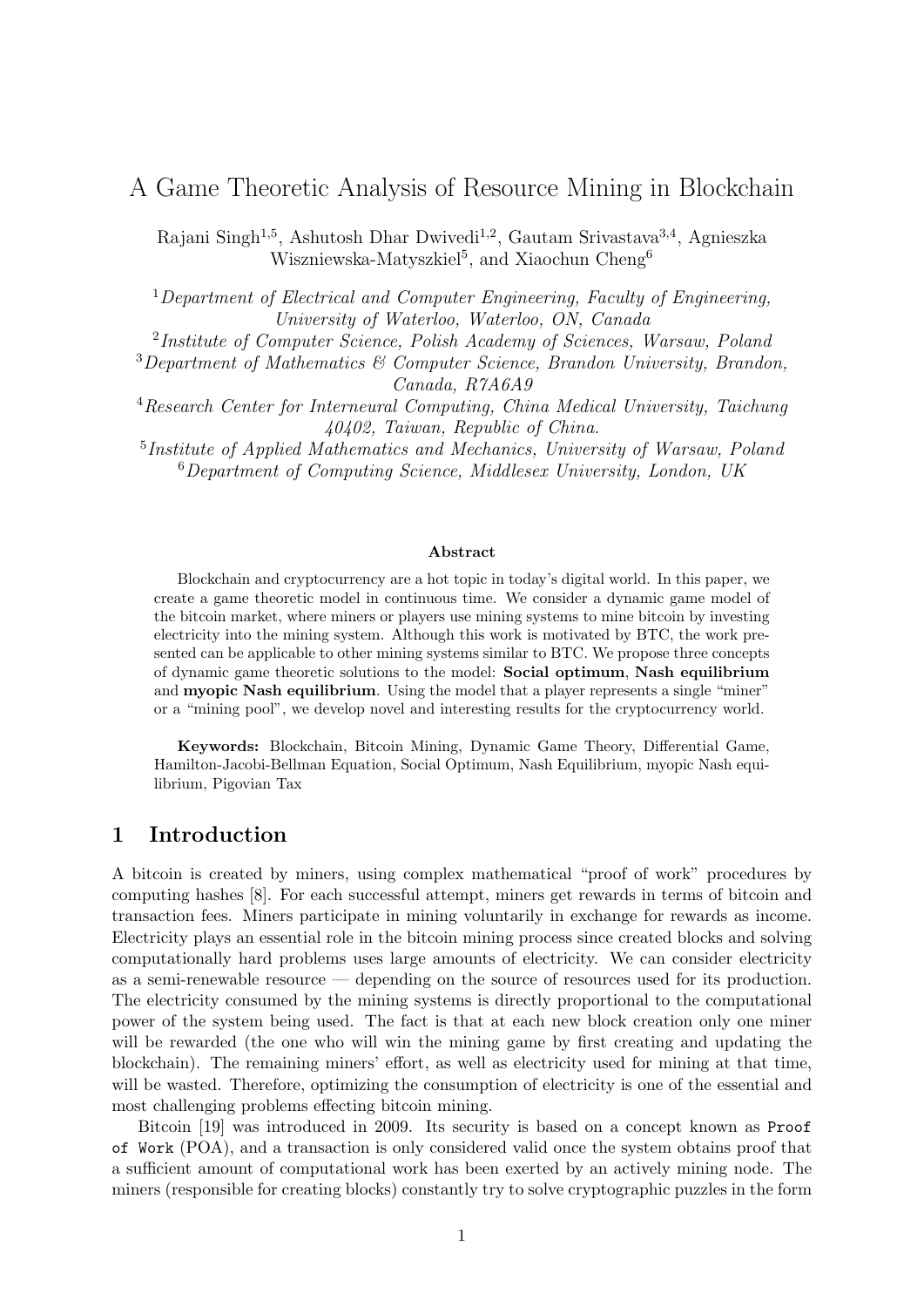of hash computations. The process of adding a new block to the blockchain is called *mining* and these blocks contain a set of transactions that have been authenticated (confirmed). The average time to create a new block in the blockchain is 10 minutes. Two types of agents participate in the Bitcoin network: *miners*, who validate transactions and *clients*, who trade in BTC [4]. The blockchain is a shared data structure responsible for storing all transactional history to date. The blocks are connected with each other in the form of a chain. The first block of the chain is known as Genesis. Each block consists of a Block Header, Transaction Counter and Transaction. The structure of blockchain is as follows:

| Field               | <b>Size</b>                     |
|---------------------|---------------------------------|
| Block Header        | 80 bytes                        |
| <b>Block Size</b>   | 4 bytes                         |
| Transaction Counter | 1 to 9 bytes                    |
| Transaction         | Depends on the transaction size |

Table 1: Structure of the Blockchain [19]

Each block in the chain is identified by a hash in the header. The hash is unique and generated by the Secure Hash Algorithm (SHA-256). SHA takes any size plaintext and calculates a fixed size 256-bit cryptographic hash. Each header contains the address of the previous block in the chain. The process of adding blocks in the blockchain is called "mining of blocks". If miners mine a valid block, it publishes the block in the blockchain and extends the blockchain by one new block. The creator of the block is rewarded with BTC. In this work, we assume that miners are honest and follow the protocol as described thus far.

Electricity, one of the necessities of today's society, can be considered as renewable if it is generated from renewable resources. For example, solar energy, hydro-power, and windmill power are renewable versions of electricity. There are also non-renewable types if it is produced from thermal power plants that use coal— a non-renewable resource. So, depending on if renewable non-renewable resources, it is considered semi-renewable.

Exploitation of a shared resource is a significant problem [5]. Since electricity can be considered a semi-renewable resource, we have seen an unexpected growth of electricity (or computational power) consumption resulting from BTC mining [21, 22]. This has brought many miners to despair because the reward of mining a bitcoin decreases every four years by 50%. Therefore, miners need to mine BTC strategically to make BTC mining a long lasting activity that remains prosperous. However, there are still transaction fees that can keep the BTC market profitable for many years to come. In this paper, we use the tools of dynamic game theory to solve a novel dynamic game model. Our game model can be stated as follows: a miner's objective is to use more powerful (computationally) mining systems that consume more electricity, in order to maximize the net profit gain from producing or mining BTC. They can then sell the gained BTC to the prevailing market at the current market value.

We propose two ways to maximize the profit of miners: *cooperative*—all miners cooperate and decide to consume some fixed amount of electricity and in return, they get BTC market price as profit so, they jointly maximize their profit and the profit is equally shared among them—and non-cooperative—each miner behaves selfishly and individually wants to maximize the profit gained from BTC mining.

Although this work is motivated by BTC, it is more heavily influenced by the future of Blockchain. The work and game theoretic model presented here can be applicable to other mining systems that utilize a similar mining system to BTC, therefore well versed in many different potential Blockchain applications [30, 3, 16]. Furthermore, the work presented here can be easily adapted to other mining schemes in the future making this a pivotal model and work on game theory and its relation to the mining process for Blockchain.

The rest of the paper is organized as follows. We survey some of the closest related works next in Section 2. We follow this with the formulation of our mode in Section 3. We then give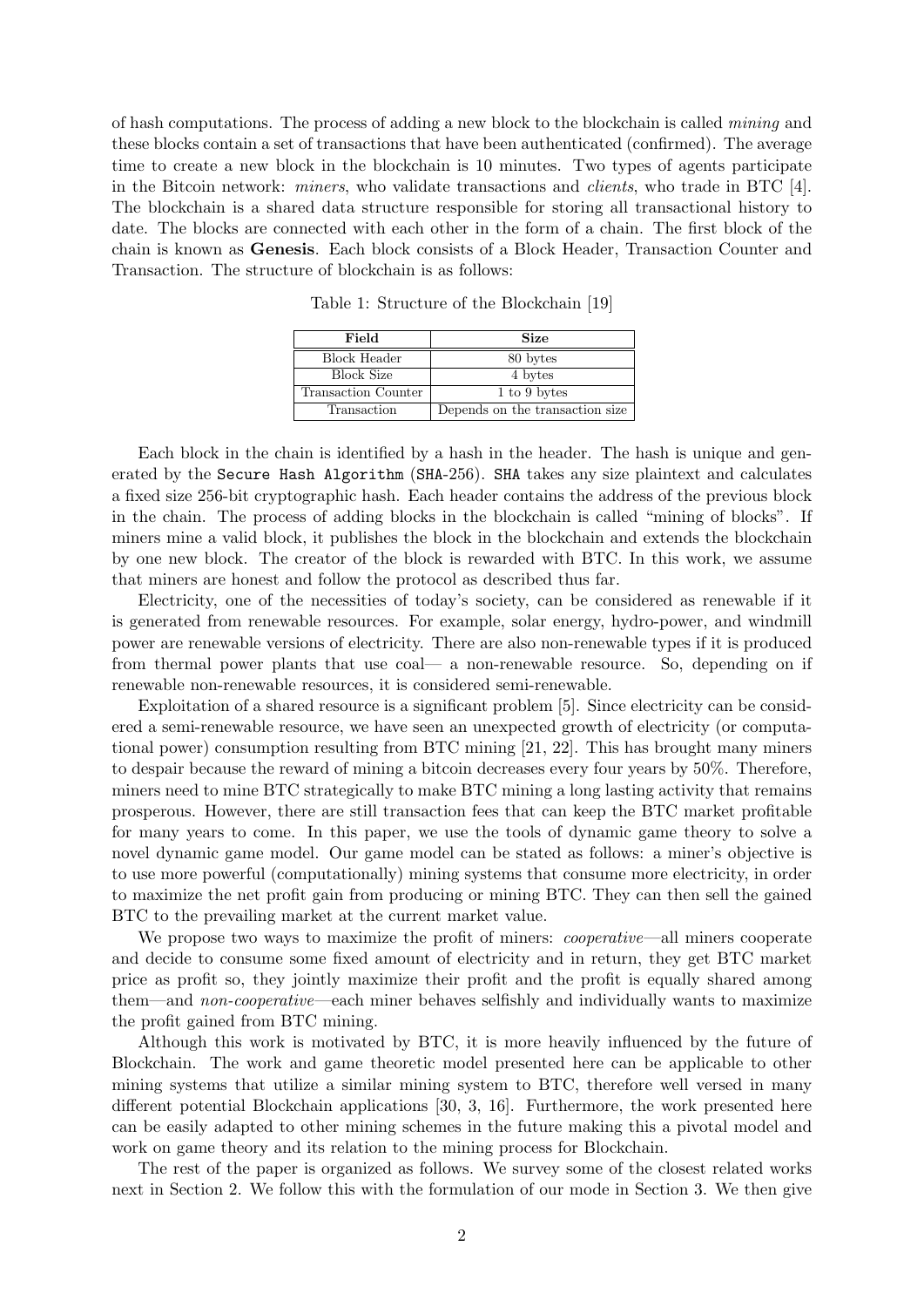our main results in Section 4 with solutions to the concepts presented in Section 3. We based our results with some discussion on how to enforce social optimality in Section 5. Finally, we conclude this paper with some remarks in Section 6.

## 2 Related Work

Since the early days of BTC, blockchain technology and cryptocurrencies have caught the attention of both researchers and investors alike. The original paper on BTC was improved in [23], mostly focussing on security analysis. Showing an attack in which large pools can gain more than their fair share, Eyal et al. showed that BTC mining protocol is not incentive compatible [10], which was a significant work.

The linear quadratic differential game is the best-researched class of dynamic games (see Engwerda [9]). Dynamic games with linear quadratic structure and with linear state dependent constraints were studied by Singh and Wiszniewska-Matyszkiel in [27, 26] but in the discrete time horizon.

Zohar at el. [18] examined dynamics of pooled mining and the rewards that pools manage to collect. They use cooperative game theoretic tools to analyze how pool members may share these rewards. They showed that for some network parameters, especially under high transaction loads, it is difficult or even impossible to distribute rewards stably: some participants are always given incentives to switch between pools. The work of Niyato, Vasilakos and Kun in [20] shows how to model blockchain technology as a cooperative game, in which cloud providers can cooperate. They show a novel solution of the core issues can be found using linear programming.

Kiayias considered the Blockchain Mining Game with incomplete information as a stochastic dynamic game in discrete time [15]. They considered two types of strategies. First they considered when miners release every mined block immediately and secondly when a block is mined and announced immediately but not released. The latter causes other miners to continue mining transactions that will soon be committed. Miners are always strategic in choosing which blocks to mine. As a result of their research, they found that the best response of a miners with low computational power matches the expected behaviour of BTC designers while for the miner with sizeable computational power, he/she deviates from the expected behaviour, and other Nash equilibria arise.

Salimitari discussed the mining profitability of a new miner or pool by calculating the expected value of profit [24]. In their model, they assume the cost of mining was linear to the price of electricity consumed in the mining process. Hayes studied the model to check the marginal cost of production and proposed to set the market value of the digital BTC currency [13]. They show that the marginal cost of production of BTC plays an essential role in explaining BTC prices.

Houy considered the BTC mining game where they studied the mining incentives as a decision regarding how many transactions they should include in the block they are mining in order to win the game and update the block first [14]. Harvey et al. considered the model of miners' profitability from the mining cost analysis of the electrical energy invested in bitcoin mining production [11]. They also show that how the profit model changes as mining scales from the individual to the industrial level.

Laszka *et al.* consider a game-theoretic model that allows capturing short term as well as long-term impacts of attacks against mining pools [17]. Using this model, they studied the conditions under which the mining pools have no incentives to cheat against each other and the conditions under which one mining pool is marginalized by cheating.

Our model is not a one shot game model or static game model. It is a dynamic game meaning that players make a decision at each time instant that is based on amount of resource—electricity available at that time instant. To the best of author's knowledge, such dynamic games have never appeared before.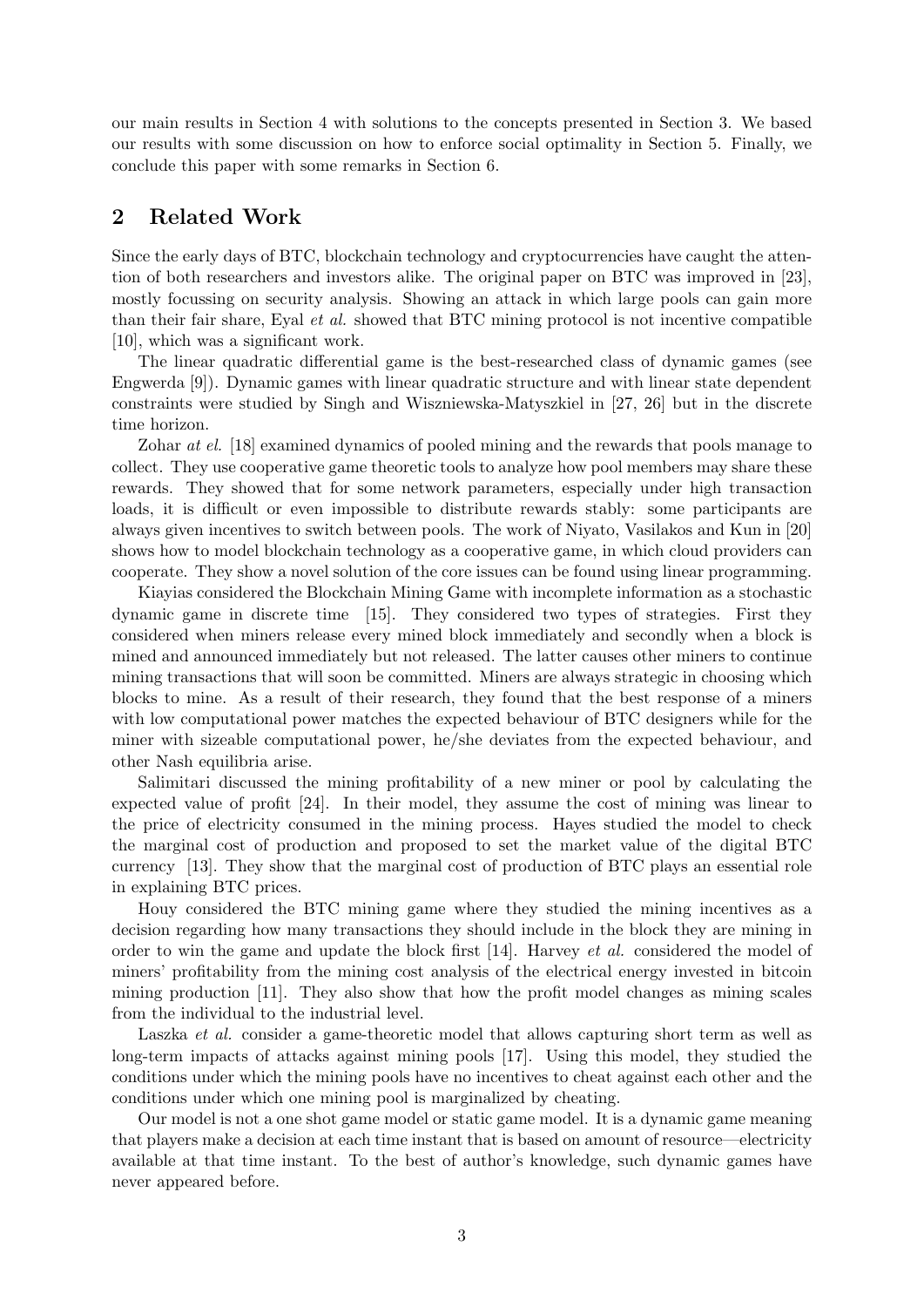### 3 Formulation of the model

We consider a continuous time dynamic game model of exploitation of a semi-renewable resource electricity. Since electricity is produced from renewable resource or partly from renewable and partly from non-renewable resource in constant proportion and for simplicity by "electricity", we mean the stock of this resource.

The game  $\hat{G}$  consists of the following parts:

- 1. The set of players:  $\mathbb{I} = \{1, 2, \dots, n\}$ . Players can be either individual miners or mining pools.
- 2. The *state of resource* x is the stock of resource used for electric energy production which may be used for mining—proportional to the amount of available computational power and to the maximal available electricity consumption for mining. Since there is nothing like negative amounts of computational power and it is not zero, we assume that  $x \in (0, +\infty)$ with the initial state  $X(0) = x_0$  representing the initial amount of resource (we use notation X for trajectories, i.e., state as a function of time, and x for state, so we can write  $X(t) = x$ .
- 3. At each time instant t, miner i decides to consume  $s_i$  amount of electricity, which we call strategy of miner *i*. These  $s_i$  in common constitute a profile of strategies and is defined as  $s = (s_1, \dots, s_n)$ . Denote a function by  $S_i$  and defined as  $S_i(X(t)) = s_i$ . Therefore, at time instant t, seeing that  $X(t)$  amount of power is available, miner i will use strategy  $S_i(X(t))$ .
- 4. The set of decisions of each miner is  $U_i = \mathbb{R}_+$ , representing intensity of electricity use. However, there are state dependent constraints on decisions.
- 5. Given state x, the set of available decisions is  $\mathcal{U}_i(x) = [0, Mx]$  (the closed interval), for some constant  $M > 1$ . So, for every miner i, mining strategy  $s_i \in [0, Mx]$ . This represents a real situation where a miner cannot consume more than the intensity of electricity consumption available to him/her, or a negative amount of electricity. We denote the set of decision profiles by  $\mathcal{U}_i^n$ .
- 6. We consider the economic scenario where a BTC miner i invests some amount of electricity to the mining system in order to solve a "Proof of Work" problem. As a result of successfully mining a block into the blockchain, he produces BTC. He/she sells BTC into the commonmarket for a fixed market price of BTC—in order to concentrate on problems related to energy consumption, we skip the exogenous randomness of BTC price. Mining, however, may end up with a failure. *Efficiency* (measured in expected value of the reward in dollars) in this process of a unit of energy consumption by a miner is a decreasing function of joint energy consumption by all miners. (This efficiency plays a role similar to *price* in economic models of oligopolies defined by the so called inverse demand function). We consider a simple approximation.

$$
Efficiency(s) = P - \sum_{j=1}^{n} s_j
$$
\n(3.1)

for some positive constant P.

7. The cost of mining for miner  $i$  in dollars, is linearly proportional to the price of electricity consumed i.e.  $s_i$ .

$$
Cost(s_i) = C \cdot s_i
$$

for some positive  $C$ . We assume that the cost of mining is identical for each miner.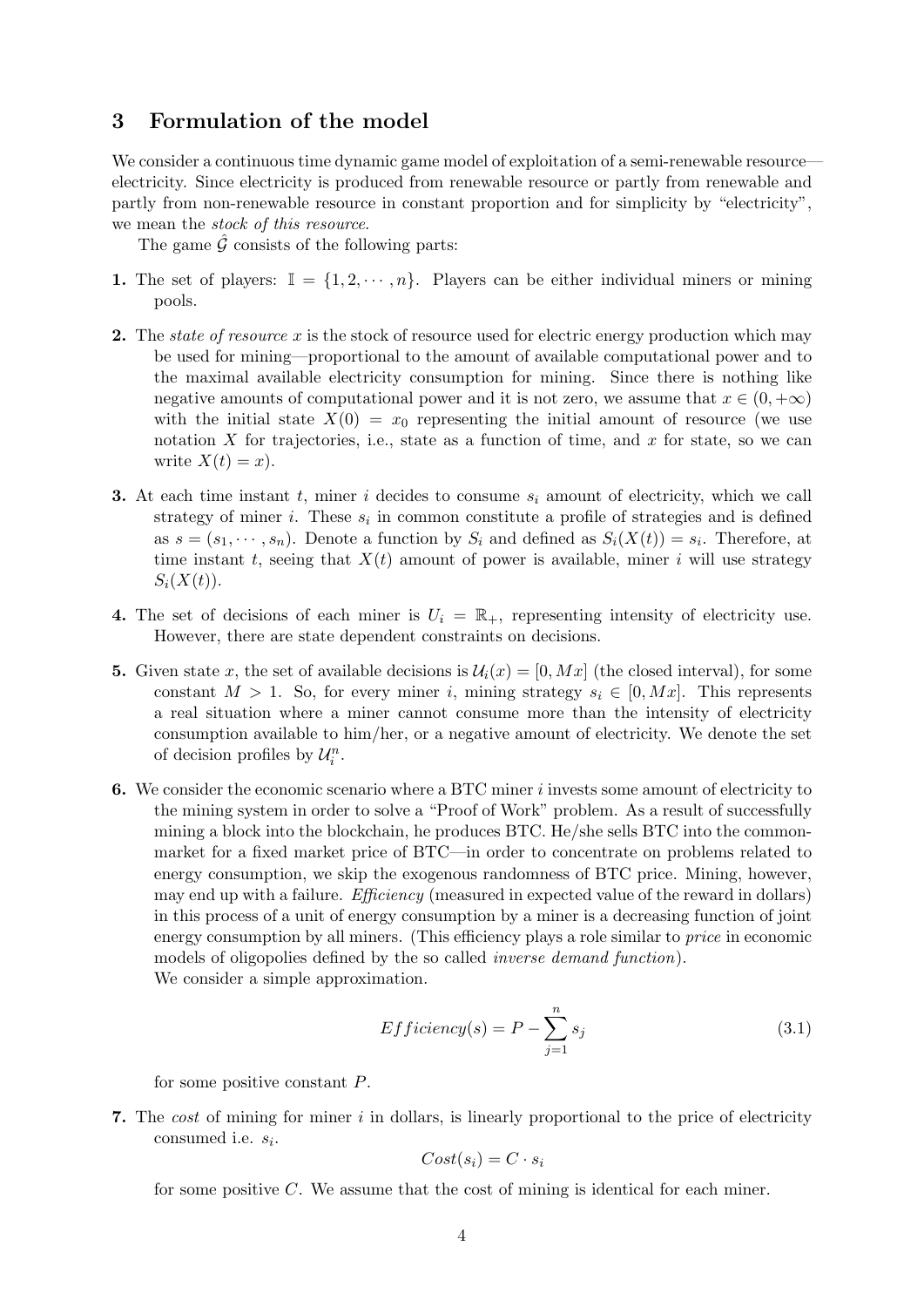8. So, in this economic model, the net profit of each miner is given by the expected net revenue minus the mining cost. So, the *current* or *instantaneous payoff* or *profit*  $g_i$  of miner i is given by

$$
g_i(x, s_i, s_{\sim i}) = Efficiency(s) \cdot s_i - Cost(s_i) = \left(P - \sum_{j=1}^n s_j\right) s_i - Cs_i,
$$
 (3.2)

where s∼<sup>i</sup> is a way in which we denote the vector of consumptions of the other miners. Whenever we consider profiles in which decisions of the others are identical, by a slight abuse of notation, we write this single decision only, not the whole vector.

In economics generally,  $P$  is substantially higher than  $C$ .

9. A function  $X:(0,+\infty) \to \mathbb{R}_+$  is called a trajectory of the state of the system and given by

$$
\dot{X}(t) = \psi\left(X(t), S(X(t))\right),\tag{3.3}
$$
\nwith the initial condition  $X(0) = x_0$ ,

for the state transition function  $\psi$ , describing the behaviour of the system dynamics:

$$
\psi(x,s) = \xi x - \sum_{j=1}^{n} s_j,
$$
\n(3.4)

where  $0 < \xi < 1$  is called the regeneration rate of electricity, which is semi-renewable.

- 10. We are interested in calculating the feedback strategies  $S_i : (0, +\infty) \to \mathbb{R}_+$  such that the constraint is fulfilled and Eq. (3.3) has a unique solution. It means that the intensity of electricity consumption that s/he decides to use at every time instant t depends on  $X(t)$ . The set of such strategies is denoted by  $\mathbb{S}_i$ .
- 11. The payoffs of miners in the game are discounted and the interest rate used for discounting is  $r \in (0, 1)$ . This is typical for economic problems. If we look at discrete time and yearly interest rate, then for 1 dollar at the bank account we will get  $1 + r$  after a year. So, the present value of a dollar which we are going to obtain after a year is  $\frac{1}{1+r}$ , while the present value of a dollar which we are going to obtain after t years is  $\frac{1}{(1+r)^t}$ . If the bank pays the interest more and more often, then it uses a continuous time limit of this process  $e^{-rt}$ instead of  $\frac{1}{(1+r)^t}$ , and this works also for t that is an arbitrary real number. We assume that  $\frac{\xi}{2} \le r \le \xi \lt (P - C)$ .
- 12. The total payoff function or total profit of a miner given the initial state  $x_0$ , a strategy of player *i*  $S_i$  and strategies of the remaining players  $S_{\sim i}$  is

$$
J_i(x_0, [S_i, S_{\sim i}]) = \int_{t=0}^{\infty} e^{-rt} g_i(X(t), S_i(X(t)), S_{\sim i}(X(t))) dt,
$$
\n(3.5)

for  $i = 1, 2, \dots n$  and for X given by Eq. (3.3). The notation  $[S_i, S_{\sim i}]$  is a convenient way of writing a strategy profile  $S$  emphasizing the special role of player  $i$  in it.

Analogously, we can define  $J_i(\bar{x}, [S_i, S_{\sim i}])$  for arbitrary initial  $\bar{x} \geq 0$ . If it does lead to confusion, we will also use shorter form  $J_i(\bar{x}, S)$ .

### 4 Solution for BTC mining model

Here we discuss the solution types for our BTC mining game.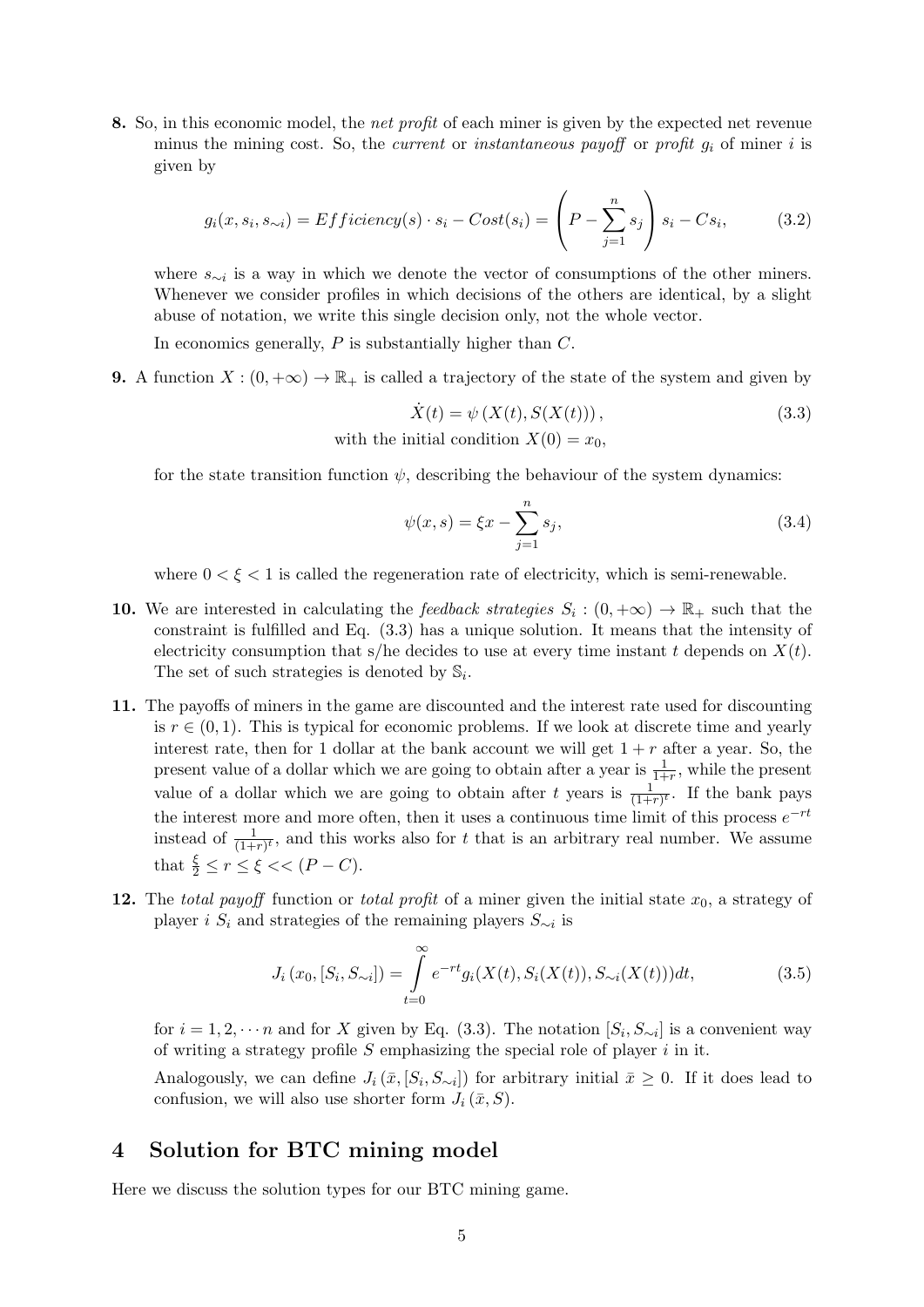Social Optimum mining profile: A social optimum mining profile is defined as a solution to our mining game where all miners cooperate. In other words, it is a profile where all miners jointly maximize their current payoffs or profits. A social optimum mining profile can be the result of decision making by a single miner, known as a social planner, or just full cooperation of all miners.

**Definition 1** A mining profile  $\overline{S}$  is called a social optimum mining profile in the n miner BTC mining game if and only if  $\overline{S}$  maximizes  $\sum_{n=1}^{\infty}$  $i=1$  $J_i(x_0, S)$ .

Nash equilibrium mining profile: A Nash equilibrium mining profile is defined as a solution of our mining game where all miners behave selfishly and do not cooperate with each other. A mining profile  $\bar{S}$  is a *Nash equilibrium* if no miner can benefit from unilateral deviation from it. Formally it can be defined as follows.

**Definition 2** A mining profile  $\overline{S}$  is called a **Nash equilibrium** if and only if for every miner  $i \in \mathbb{I}$  and for every mining strategy  $S_i$  of miner i,

$$
J_i\left(x,[S_i,\bar{S}_{\sim i}]\right) \le J_i\left(x,[\bar{S}_i,\bar{S}_{\sim i}]\right) \text{ for all } x. \tag{4.1}
$$

We will also use another solution concept—a myopic Nash equilibrium—a profile of strategies in which each of the players maximizes his/her current payoff. Such profiles often appear in dynamic games with many players, in which players treat their influence of the state variable as negligible.

**Definition 3** A mining profile  $\overline{S}$  is called a **greedy** or **myopic Nash equilibrium** if and only if for every miner  $i \in \mathbb{I}$  and for every x and every mining decision  $s_i \in [0, Mx]$  of miner i,

$$
g_i(x, s_i, \bar{S}_{\sim i}(x)) \le g_i(x, S_i(x), \bar{S}_{\sim i}(x)) \text{ for all } x. \tag{4.2}
$$

#### 4.1 Calculation of social optimum

First, we calculate the social optimum strategy profile — solution of the cooperative game and the value function — the total profit of a cooperative miner.

Consider the total profit  $J(x, S) = \sum^{n}$  $i=1$  $J_i(x,[S_i,S_{\sim i}]),$  then the dynamic optimization problem of finding a social optimum mining profile is defined by

$$
\sup_{S \in \mathbb{S}^n} J(x_0, S),\tag{4.3a}
$$

$$
\dot{X}(t) = \xi X(t) - \sum_{i=1}^{n} S_i(X(t)),
$$
\n(4.3b)

$$
X(0) = x_0. \tag{4.3c}
$$

**Theorem 4.1** The optimal solution for cooperation of all miners is given by

$$
S_i^{\text{SO}}(x) := \begin{cases} 0 & 0 \le x < \hat{x}_0, \\ \frac{(2\xi - r)2\xi x + (P - C)(r - \xi)}{2n\xi} & \hat{x}_0 \le x < \hat{x}_1, \\ \frac{P - C}{2n} & x \ge \hat{x}_1. \end{cases}
$$
(4.4)

for the constant  $\hat{x}_0 = \frac{(P-C)(r-\xi)}{2\xi(r-2\xi)}$  $\frac{2e^{-C}(r-\xi)}{2\xi(r-2\xi)}, \ \hat{x}_1 = \frac{P-C}{2\xi}$  $\frac{C-C}{2\xi}$  . We call this optimal solution "a social optimum profile".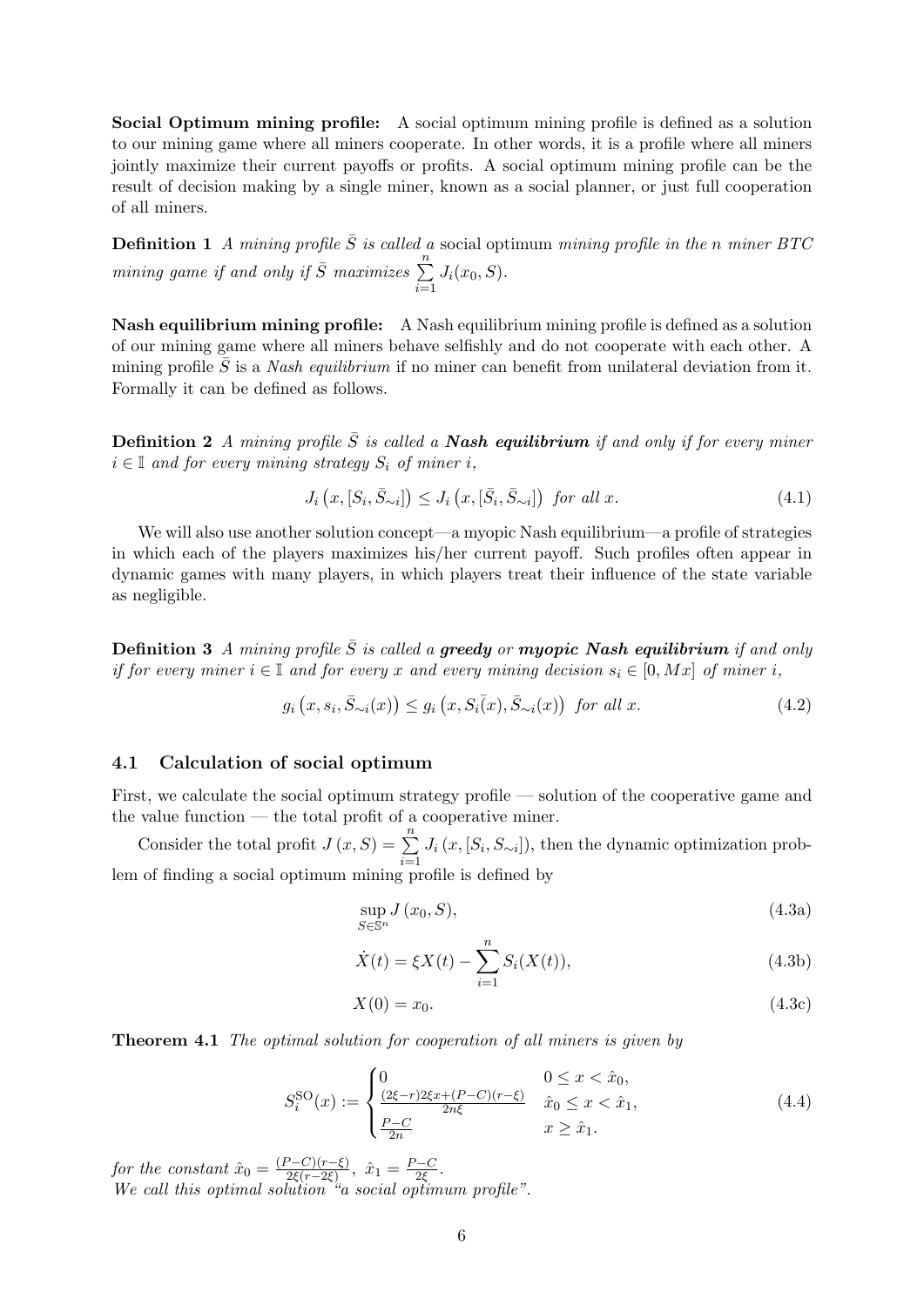The combined total profit of all miners for this social optimum mining profile is given by

$$
V^{\text{SO}}(x) := \begin{cases} \left(\frac{x}{\hat{x}_0}\right)^{\frac{r}{\xi}} \left(\frac{H\hat{x}_0^2}{2} + G\hat{x}_0 + K\right) & 0 \le x < \hat{x}_0, \\ \frac{Hx^2}{2} + Gx + K & \hat{x}_0 \le x < \hat{x}_1, \\ \frac{(P-C)^2}{4r} & x \ge \hat{x}_1. \end{cases}
$$
(4.5)

for constants  $H = 2(r - 2\xi), G = \frac{-(P-C)(r-2\xi)}{\xi}$  $\frac{\Gamma(r-2\xi)}{\xi}$  and  $K = \frac{(P-C)^2(r-\xi)^2}{4r\xi^2}$ . The total payoff or profit of an individual miner i is given by

$$
V_i^{\text{SO}}(x) := \frac{V^{\text{SO}}(x)}{n}.
$$
\n
$$
(4.6)
$$

This optimal total payoff is called the "value function" of miner i at the social optimum profile.

One of the methods to find the optimal control is by solving the Bellman or Hamilton-Jacobi-Bellman  $(HJB)$  equation—a partial differential equation which is central to optimal control theory (see Haurie, Krawczyk and Zaccour [12], Başar and Olsder [6], Zabczyk [32], Stokey Lucas  $[29]$ . The HJB equation is assumed to return the value function V as a function of state, with  $V(x)$  being the maximal payoff if the system starts from x as the initial condition. In the infinite horizon problem with discounting with the rate  $r$ , the HJB equation is of the form

 $rV(x) = \max_{s} \{$ current payoff $(s) + \frac{\partial V(x)}{\partial x} \cdot$  state transition $(x, s)$ } for each x,

where  $s$  is the control parameter. If a regular solution V of the HJB equation exists, an optimal control can be found as the maximizer of the right hand side of the HJB equation with the actual value function  $V$ . In the infinite horizon, a sufficient condition for a *continuously* differentiable function V to be the value function and a feedback control s to be optimal is that V fulfils the HJB equation, s maximizes its right hand side and V fulfils the terminal condition  $\limsup V(X(t))e^{-rt} = 0$  for every admissible trajectory of the state. Since in our problem, the  $t\rightarrow\infty$ <br>state is one dimensional, the HJB equation becomes an ordinary differential equation.

**Proof 1** The Hamilton-Jacobi-Bellman equation for any function  $V(x)$  can be written as Eq.  $(4.7).$ 

$$
rV(x) = \sup_{s_i \in [0, Mx]^n} \sum_{i=1}^n \left[ \left( P - C - \sum_{j=1}^n s_j \right) s_i \right] + \left( \xi x - \sum_{j=1}^n s_j \right) \frac{\partial V(x)}{\partial x}.
$$
\n(4.7)

To calculate the optimal strategy  $S_i$ , differentiate the right hand side of Eq. (4.7) with respect to  $s_i$  and equate to 0. We get the optimal value  $\bar{s}_i$  as

$$
2\bar{s}_i = P - C - \sum_{j=1, j\neq i}^{n} s_j - \frac{\partial V(x)}{\partial x}, \quad i = 1, 2 \cdots n. \tag{4.8}
$$

Note that the right hand side of Eq. (4.8) with  $\bar{s}_i$  subtracted from both sides is identical for all i. So, the optimal value  $\bar{s}_i$  is the same for all n miners.

Since M is sufficiently large, the optimal value  $\bar{s}_i$  is always less than or equal to Mx.

Now, a candidate for the social optimum value function can be found by solving the following the differential equation for given optimal  $\bar{s}_i$  and a function  $V(x)$ ,

$$
rV(x) = n\left(P - C - n\bar{s}_i\right)\bar{s}_i + \frac{\partial V(x)}{\partial x}\left(\xi x - n\bar{s}_i\right). \tag{4.9}
$$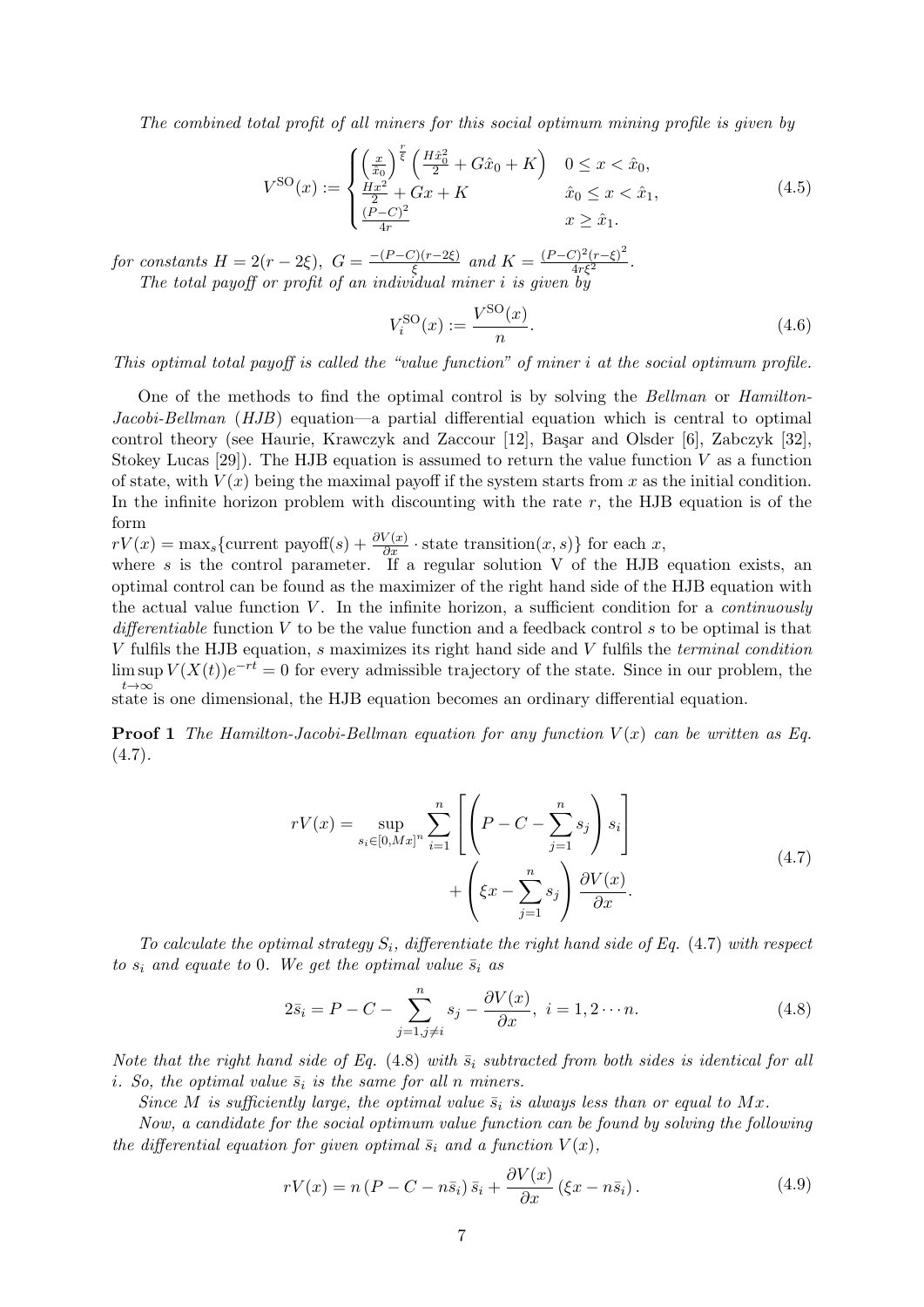The quadratic structure of the social optimum problem suggests that the value function is of quadratic form. Therefore, we assume that the value function has the form

$$
V(x) = K + Gx + \frac{Hx^2}{2},
$$
\n(4.10)

for some constants  $H, G$  and  $K$ . Since this equation has to hold for all  $x$ , the coefficients of  $x^2$ , x and the constant term on the left-hand side and the right-hand side have to be equal. This yields two sets of values of the constants:

(i) 
$$
H = 2(r - 2\xi), G = \frac{-(P - C)(r - 2\xi)}{\xi}, K = \frac{(P - C)^2(r - \xi)^2}{4r\xi^2},
$$
 (4.11)

(*ii*) 
$$
\hat{H} = 0
$$
,  $\hat{G} = 0$ ,  $\hat{K} = \frac{(P - C)^2}{4r}$ , (4.12)

**Case 1.** If the constants are as in  $(i)$ , then the optimal solution is  $\overline{s}_i = \frac{(2-r)Cx + nR(r-1)}{nC}$ , only if  $0 \le \overline{s}_i < Mx$ .

(a) For  $0 \leq x < \hat{x}_0$ , the zero-derivative  $\bar{s}_i \leq 0$  so, for this interval of x, the optimal strategy will be  $\bar{s}_i = 0$ . Thus, player i will wait with the waiting time  $\bar{t}(x)$ , without any energy consumption for  $X(t)$  to grow from x at 0 to  $\hat{x}_0$  at  $\overline{t}(x)$ . The dynamics of the electricity becomes:  $\frac{dX(t)}{dt} = \xi X(t); X(0) = x$ . Solving the differential equation for X gives  $X(t) = xe^{\xi t}$ . So,  $xe^{\xi t} = \hat{x}_0$ . Solving this for  $t = \bar{t}(x)$  we have the waiting time as  $\bar{t}(x) = \frac{\ln(\hat{x}_0) - \ln(x)}{\xi}$ . The value function for this interval of x is given by  $e^{-r\bar{t}(x)}\left(\frac{H\hat{x}_0^2}{2}+G\hat{x}_0+K\right)$ , which simplifies to  $\left(\frac{x}{\hat{x}_0}\right)^{\frac{r}{\xi}}\left(\frac{H\hat{x}_0^2}{2}+G\hat{x}_0+K\right).$  $\overline{\hat{x}_0}$ 

(b) For  $\hat{x}_0 \le x < \hat{x}_1$ , the optimal decision is  $\bar{s}_i = \frac{(2-r)Cx + nR(r-1)}{nC}$  and the value function is  $\frac{Hx^2}{2} + Gx + K$ .

**Case 2.** If the constants are as in (ii), then the optimal solution is  $\bar{s}_i = \frac{P-C}{2n}$  $\frac{2-C}{2n}$  only if  $0 \leq \bar{s}_i < Mx$  and the value function is  $\hat{K} = \frac{(P-C)^2}{4r}$  $\frac{-C}{4r}$ .

The function  $V^{\text{SO}}$  defined by Eq. (4.6), composed from Case 1 and Case 2, is continuous and continuously differentiable, it fulfils the HJB equation and the profile  $S^{SO}$  defined by Eq.  $(4.4)$  maximizes the rhs. of the HJB equation with  $V^{SO}$ . The terminal condition is trivially  $\emph{fulfilled since $V^{\rm SO}$ is bounded}.$ 

Therefore, the social optimum strategy profile is given by Eq. (4.4) while the total profit of a miner is given by Eq. (4.6).

#### 4.2 Calculation of Nash equilibrium

Next, we illustrate the process of calculation of a Nash equilibrium strategy profile and we derive the unique greedy/myopic Nash equilibrium—solution of the non-cooperative game and the total profit of a selfish miner corresponding to it.

Given the strategies of the remaining miners  $S_{\sim i}$ , the optimization problem of miner *i* is defined by

$$
\sup_{S_i \in [0, Mx]} J_i(x_0, [S_i, S_{\sim i}])
$$
\n(4.13a)

$$
\dot{X}(t) = \xi X(t) - S_i(X(t)) - \sum_{j=1, j \neq i}^{n} S_j(X(t)),
$$
\n(4.13b)

$$
X(0) = x_0. \t\t(4.13c)
$$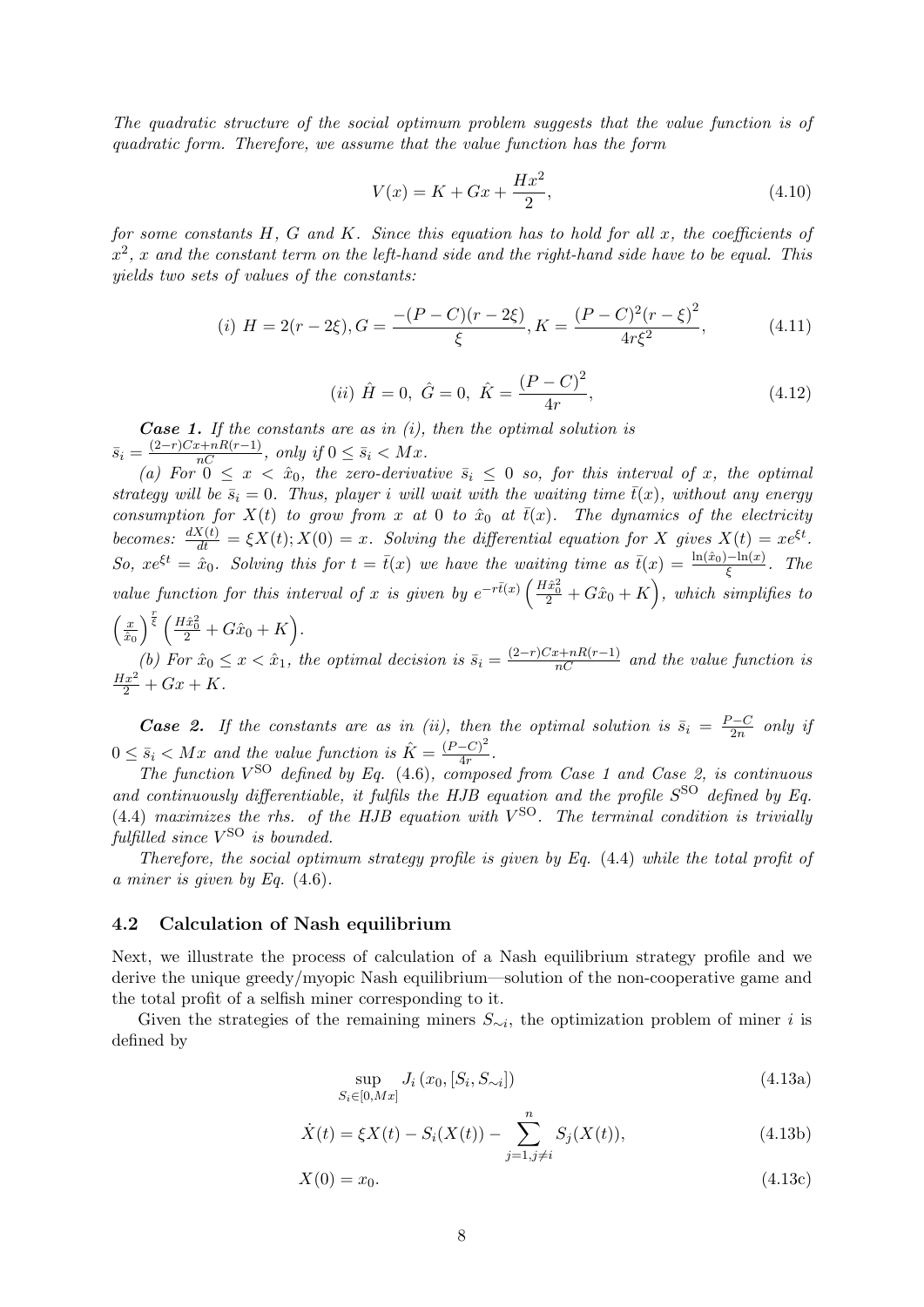However, a feedback Nash equilibrium, besides solving  $n$  dynamic optimization problems, requires finding a fixed point of the resulting best response correspondence (in the space of feedback profiles). Presence of constraints on energy consumption dependent on x makes the problem so compound that it is not solvable in a way analogous to that used in the proof Theorem 1, i.e. using the undetermined coefficient method assuming quadratic value function for the model without constraints, then replacing the solution at points of violation of constraints pointwise by the violated constraint and proposing the total payoff for the resulting solution as the candidate for the value function and checking the sufficient condition.

Theorem 4.2 a) The problem cannot be solved in a way analogous to the proof of Theorem 1. b) A profile defined by

$$
S_i^{\text{NE}}(x) = \begin{cases} Mx & x < \tilde{x}_0 \\ \frac{P-C}{n+1} & x \ge \tilde{x}_0. \end{cases} \tag{4.14}
$$

for  $\tilde{x}_0 = \frac{P-C}{M(n+1)}$  is a myopic Nash equilibrium strategy profile.

The total payoff or profit of miner i at this myopic Nash equilibrium strategy profile is given by

$$
V_i^{\text{NE}}(x) = \begin{cases} \frac{\bar{H}x^2}{2} + \bar{G}x + \bar{K} & x < \tilde{x}_0\\ V_I(x) + e^{-r\tilde{t}(x)} \left( \frac{\bar{H}\tilde{x}_0^2}{2} + \bar{G}\tilde{x}_0 + \bar{K} \right) & \tilde{x}_0 \le x < \tilde{x}_1\\ \frac{(P-C)^2}{r(n+1)^2} & x \ge \tilde{x}_1. \end{cases}
$$
(4.15)

for constants 
$$
\bar{H} = \frac{2M^2n}{2\xi - r - 2nM}
$$
,  $\bar{G} = \frac{M(P-C)}{r + nM - \xi}$ ,  $\bar{K} = 0$ ,  $\tilde{x}_1 = \frac{n(P-C)}{(n+1)\xi}$ ,  
\n $\tilde{t}(x) = \ln\left(\frac{(nM-\xi)(-P+C)}{((\xi x - P+C)n + \xi x)M}\right)\xi^{-1}$  and  
\n
$$
V_I(x) = -(P-C)^2 \left(\left(\frac{(nM-\xi)(-P+C)}{((\xi x - P+C)n + \xi x)M}\right)^{-\frac{r}{\xi}} - 1\right) r^{-1} (n+1)^{-2}.
$$

**Proof 2** a) We start the proof similarly to the proof of Theorem 4.1, by an attempt to derive a preliminary candidate, we modify it to encompass constraints and check a sufficient condition.

Fix any i and consider the optimization problem of player i given strategies of the others  $\bar{S}_j$ symmetric. The Hamilton-Jacobi-Bellman equation for any function  $V_i(x)$  can be written as

$$
rV_i(x) = \sup_{s_i \in [0, Mx]} \left( P - C - \sum_{j=1, j \neq i}^n \bar{S}_j(x) - s_i \right) s_i + \left( \xi x - s_i - \sum_{j=1, j \neq i}^n \bar{S}_j(x) \right) \frac{\partial V_i(x)}{\partial x}.
$$
\n(4.16)

To calculate the optimal mining strategy  $s_i$ , differentiate the right hand side of Eq. (4.16) with respect to  $s_i$  and equate to 0. We get the zero-derivative point  $\bar{s}_i$  as

$$
2\bar{s}_i = P - C - \sum_{j=1, j \neq i}^{n} \bar{S}_j(x) - \frac{\partial V_i(x)}{\partial x}, \ i = 1, 2 \cdots n. \tag{4.17}
$$

Since the problem is symmetric and the current payoff strictly concave, we look for symmetric solutions i.e. such that  $\bar{S}_j(x) = \bar{s}_i$ , and, consequently,  $V_i = V_j$ .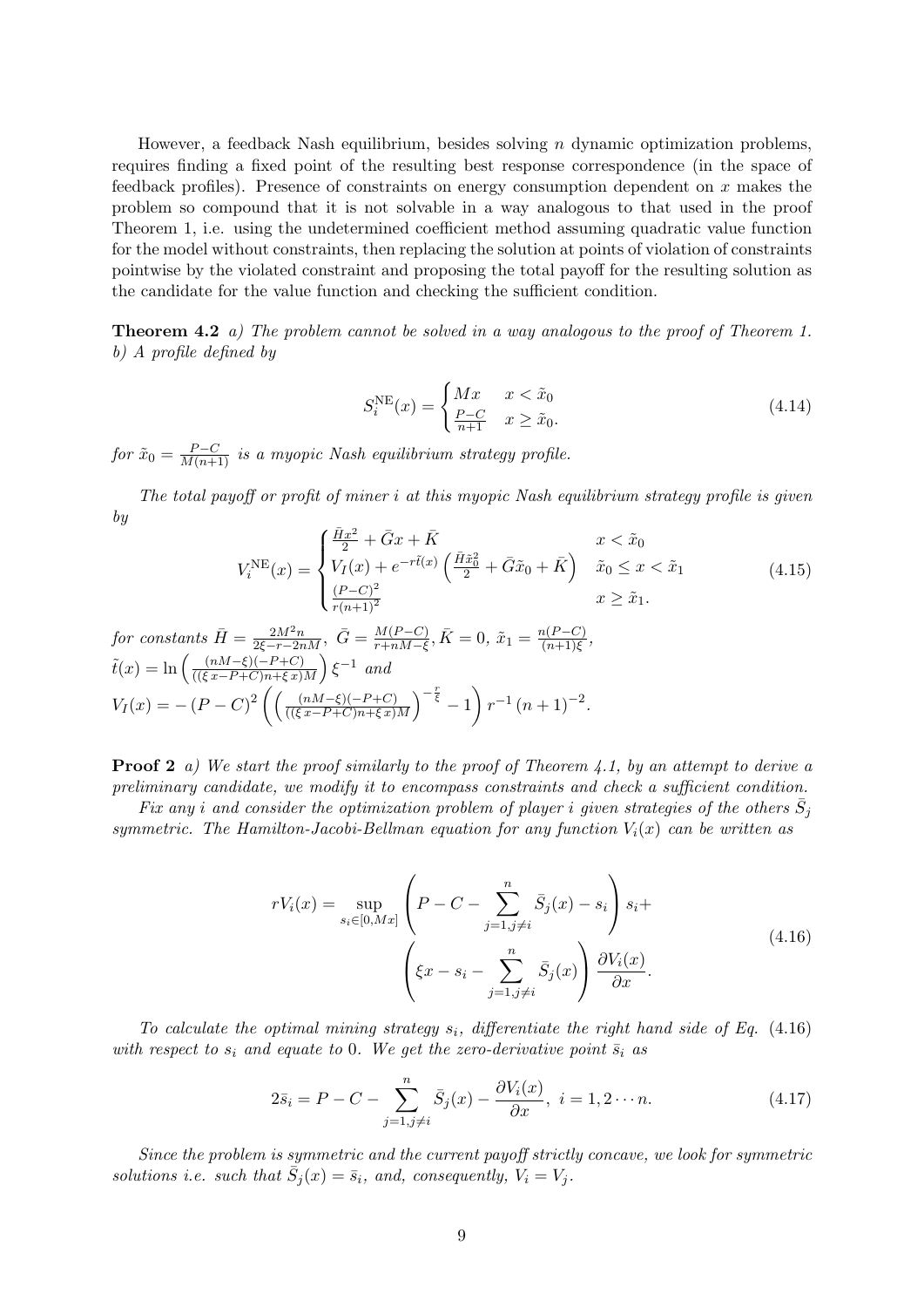Now, a candidate for a symmetric Nash equilibrium value function can be found by solving the following differential equation for given optimal  $\bar{s}_i$  and a function  $V_i(x)$ ,

$$
rV_i(x) = (P - C - n\bar{s}_i)\bar{s}_i + \frac{\partial V_i(x)}{\partial x} (\xi x - n\bar{s}_i). \tag{4.18}
$$

The quadratic structure of the problem suggests that the value function is of quadratic form. Therefore, we assume that the value function has the form

$$
V_i(x) = K + Gx + \frac{Hx^2}{2},
$$
\n(4.19)

We substitute it to Eq.  $(4.18)$ , and write equations for the coefficients. We get two sets of values of the constants:

(i) 
$$
H = \frac{(n+1)^2(r-2\xi)}{2n^2}
$$
,  $G = \frac{-(n^2+1)(P-C)(r-2\xi)}{2n^2\xi}$  and  $K = \frac{(rn^2+r-2\xi)(rn^2+r-2n^2\xi)(P-C)^2}{4\xi^2n^2(n+1)^2r}$  and (ii)  
\n $\bar{H} = 0$ ,  $\bar{G} = 0$ ,  $\bar{K} = \frac{(P-C)^2}{r(n+1)^2}$ .

We substitute  $S_i(x) = \bar{s}_i$  from Eq. (4.17) to each of them and we get that in case (i),  $\bar{S}_i(x) > Mx$  for small x and for all  $x \leq \tilde{x}_0$  the trajectory originating from such an x is strictly decreasing (so it eventually end in the region of x in which  $\bar{S}_i(x) > Mx$ ), while for (ii),  $\bar{S}_i(x) \leq Mx$  for  $x \geq \tilde{x}_0$ . So, as a natural candidate for the Nash equilibrium strategy, we take  $S_i^{\text{NE}}$ . We calculate  $J_i(x, S^{\text{NE}})$  and we get  $V_i^{\text{NE}}$  as follows.

(1) For  $0 \leq x < \tilde{x}_0$ , the candidate for Nash equilibrium strategy is Mx and if the initial condition is in this area,  $X(t)$  remains in it. So, we get a quadratic function with the coefficients of  $x^2$ , x and constant  $\bar{H} = \frac{2M^2n}{2\xi - r - 2nM}$ ,  $\bar{G} = \frac{M(P-C)}{r+nM-\xi}$  $\frac{M(P-C)}{r+nM-\xi}$ ,  $\bar{K} = 0$ . Therefore, the candidate for the value function in this case is given by  $\frac{2M^2n}{2(2\xi-r-2Mn)}$  $\frac{x^2}{2} + \frac{M(P-C)}{r+Mn-\xi}$  $\frac{M(F-C)}{r+Mn-\xi}x.$ 

(2) If  $x \geq \tilde{x}_1$ , then not only  $\frac{P-C}{n+1} \leq Mx$ , but  $\tilde{x}_1$  is a steady state of dynamics with strategies  $\frac{P-C}{n+1}$ , since  $\xi x - \frac{n(P-C)}{n+1} = 0$  and each trajectory originating from this set is nondecreasing. So, if the initial condition is in this set, it remains in it. The payoff for  $x \geq \tilde{x}_1$  and  $S<sup>NE</sup>$  is given by  $J_i(x, S^{NE}) = \frac{(P-C)^2}{r(n+1)^2}$ .

(3) For the initial condition  $\tilde{x}_0 \leq x < \tilde{x}_1$ , the trajectory X corresponding to  $\frac{P-C}{n+1}$  decreases over time. So, after time  $\tilde{t}(x)$  it will reach the set in which the strategy is Mx. It is given by  $X(\tilde{t}(x)) = \tilde{x}_0$ , with the dynamics of the electricity  $\frac{dX(t)}{dt} = \xi X(t) - \frac{n(P-C)}{(n+1)}$ ;  $X(0) = x$ . Solving this differential equation and inverting gives  $\tilde{t}(x) = \ln \left( \frac{(nM-\xi)(-P+C)}{((\xi - P+C)(n+\xi)x)} \right)$  $\frac{(nM-\xi)(-P+C)}{((\xi x-P+C)n+\xi x)M}$  $\xi^{-1}$ .

The payoff for  $x$  in this interval is given by

$$
J_i(x, S^{NE}) = e^{-r\tilde{t}(x)} \left( \frac{H\tilde{x}_0^2}{2} + G\tilde{x}_0 + K \right) + \int_0^{\tilde{t}(x)} e^{-rt} g_i \left( x, \frac{P-C}{n+1}, \frac{P-C}{n+1} \right) dt.
$$

Although the Bellman equation is fulfilled in (1) and (2) and  $S_i^{\text{NE}}$  maximizes its right hand side in those sets, for  $\tilde{x}_0 \leq x < \tilde{x}_1$ ,  $S_i^{NE}$  does not maximize the right hand side of the Bellman equation with  $V_i^{\text{NE}}$ . Moreover, the function  $V_i^{\text{NE}}$  is not only non-differentiable at  $\tilde{x}_1$ , but its derivative tends to  $+\infty$  as x tends to  $\tilde{x}_1$  from below. So, standard tools do not work. The latest results for solving such irregular problems with infinite horizon by Baumeister et al. [7] cannot be applied either since our model does not fulfil the strong assumptions of [7].

b) It is easy to check that the profile  $S<sup>NE</sup>$ , which was derived in the proof of a), maximizes  $g_i(x, s_i, S^{\text{NE}}_{\sim i})$ . Therefore, a greedy Nash equilibrium strategy profile is given by Eq. (4.14), while the total profit of a miner at this profile is given by Eq.  $(4.15)$ .

To show that  $S<sup>NE</sup>$  is the unique greedy Nash equilibrium, we first look for the zero-derivative point of optimization of player i. We get the unique solution

$$
2\bar{s}_i = P - C - \sum_{j=1, j \neq i}^{n} \bar{S}_j(x), \ i = 1, 2 \cdots n.
$$
 (4.20)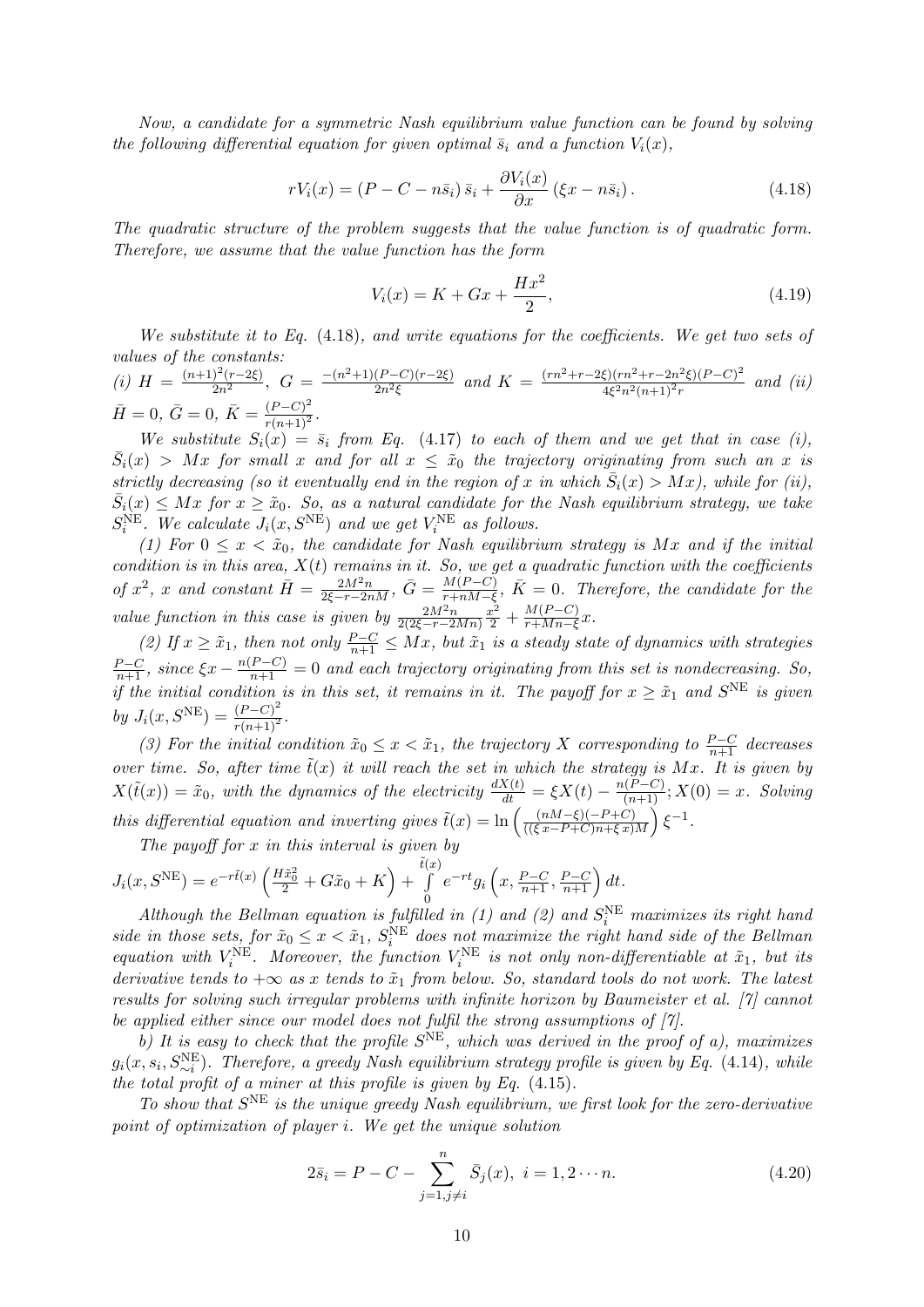Subtracting  $\bar{s}_i$  from both sides yields identical rhs for all i, so, all  $\bar{s}_i$  are identical. The maximized function is strictly concave, so maxima are  $\bar{s}_i = \frac{P-C}{n+1}$ , if it does not exceed Mx, while otherwise all of them are Mx.

Next, we graphically show the total profit and mining strategy for both: the social optimum and the unique greedy/myopic Nash equilibrium case. Figures 1–2 are drawn for the values of constants:  $M = 2$ ,  $P = 11511$ ,  $C = 5.327$ ,  $n = 10$ ,  $\xi = 0.03$ ,  $r = 0.02$ .



Figure 1: Total profit of a miner at a greedy Nash equilibrium and the social optimum



Figure 2: Optimal strategy of a miner at a greedy Nash equilibrium and the social optimum

Figure 1 shows the total profit earned by a miner in USD by consuming electricity strategically, depending on the optimal strategy profile (see Figure 2): both in the cooperative or non-cooperative case. In Figure 2, an interesting property of optimal strategy profile is that for  $x \leq \hat{x}_0$ , miners refrain from mining in order to let the energy resource to regenerate. For the same  $x$ , at a myopic Nash equilibrium, miners use electricity with the maximal available intensity, leading to fast depletion of the resource.

### 5 Enforcing social optimality by a tax-subsidy system

In this section, we consider a tax system or penalty system which can be implemented by an external authority. Some work before on this topic can be seen in [2, 1]. We provide this system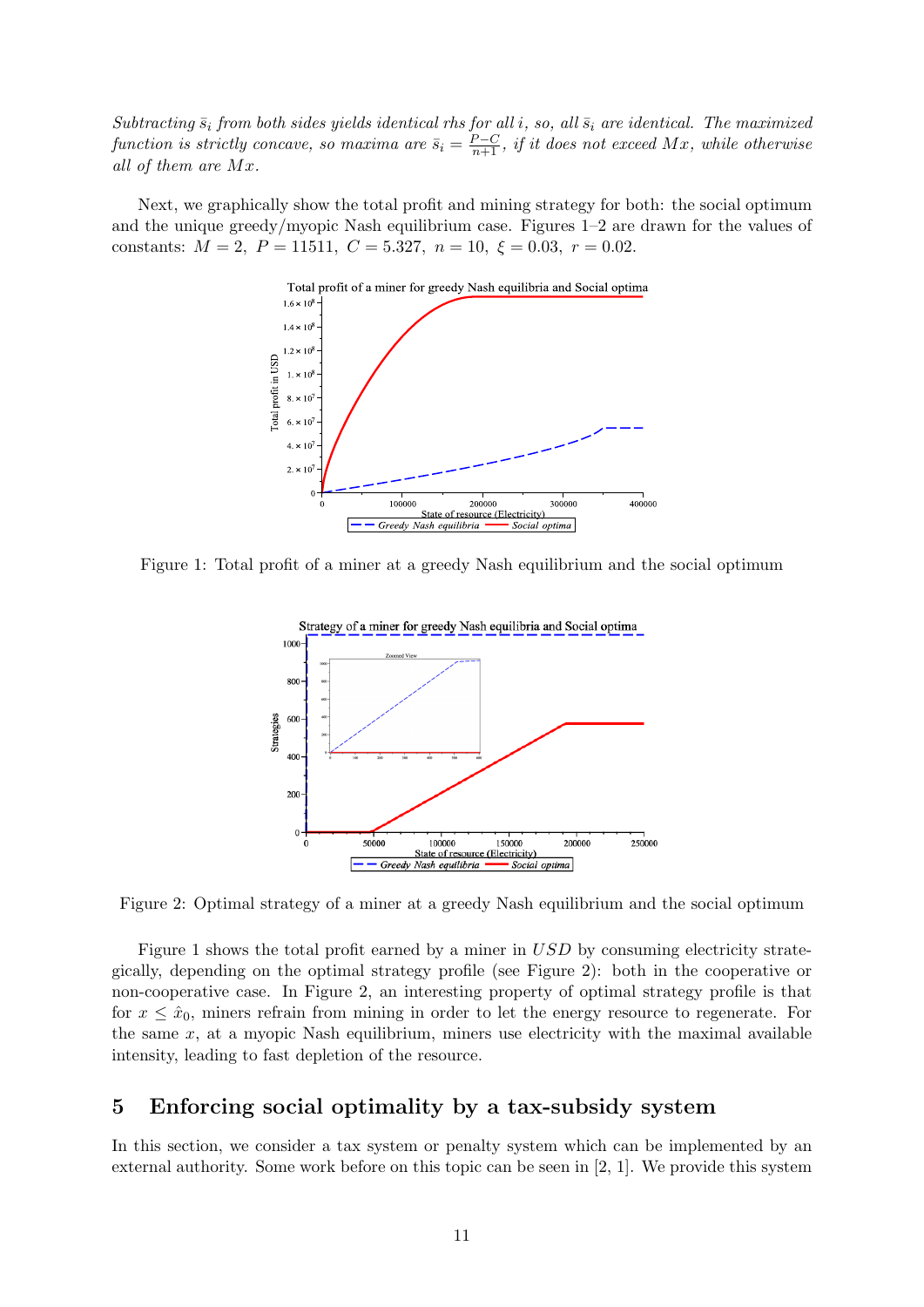only as an example for future cryptocurrencies as this system would be difficult to implement at this stage in BTC.

If the miners consume more electricity than the social optimum or social welfare level, then they pay an extra amount to the external authority for the amount of electricity consumed in excess of the social welfare level as defined by the authority. This introduction of a tax system is essential in order to maintain the equilibrium in a cryptocurrency society and to make electricity sustainable. If we will not be able to control electricity consumption, then, besides contributing to the greenhouse effect, it may lead to a serious electricity crisis in the near future.

We want to make sure that miners behave in a socially optimal manner which is for the welfare of society through a tax system or a tax-subsidy system which is linear to the miner's strategy  $s_i$  i.e.,

$$
\text{Tax}(x, s_i) = \tau(x)s_i. \tag{5.1}
$$

Formally, introduction of a tax or a tax-subsidy system is a modification of the original noncooperative game by changing the payoffs. In our mining game model, the current payoff function of miner *i* changes to

$$
\left(P - C - \sum_{i=1}^{n} s_i\right) s_i - \text{Tax}(x, s_i). \tag{5.2}
$$

We are interested in Pigovian type tax where tax is linear in surplus over the socially optimal level. For those readers unfamiliar with Pigovian tax, we refer them to more background information in [25, 31]. To summarize here, if a given miner consumes more energy than the social optimum level he/she has to pay an extra amount as a penalty for overuse of energy in mining beyond the socially optimal level. We have seen related work shown in [28].

$$
Tax(x, s_i) = \tau(x) (s_i - S_i^{SO}(x))^{+}.
$$
\n(5.3)

Therefore, the total payoff function in the mining game becomes

$$
J_i^{\tau}(x,[S_i,S_{\sim i}]) = \int_{t=0}^{\infty} e^{-rt} \left( P - C - \sum_{j=1}^{n} S_j(X(t)) \right) S_i(X(t)) - \tau(X(t)) \left( S_i(X(t)) - S_i^{SO}(X(t)) \right)^{+} dt.
$$
 (5.4)

**Definition 4** A tax-subsidy system enforces the mining profile  $\bar{S}$  if  $\bar{S}$  is a Nash equilibrium mining strategy in the new mining game with the total payoff defined by Eq. (5.4).

**Theorem 5.1** The tax rate, enforcing the socially optimal behaviour of the miners is given by

$$
\tau(x) = \max\left\{\frac{2\xi x(r-2\xi) + (P-C)(3\xi - r)}{n^2}, \frac{(n-1)(P-C)}{2n}\right\}.
$$
\n(5.5)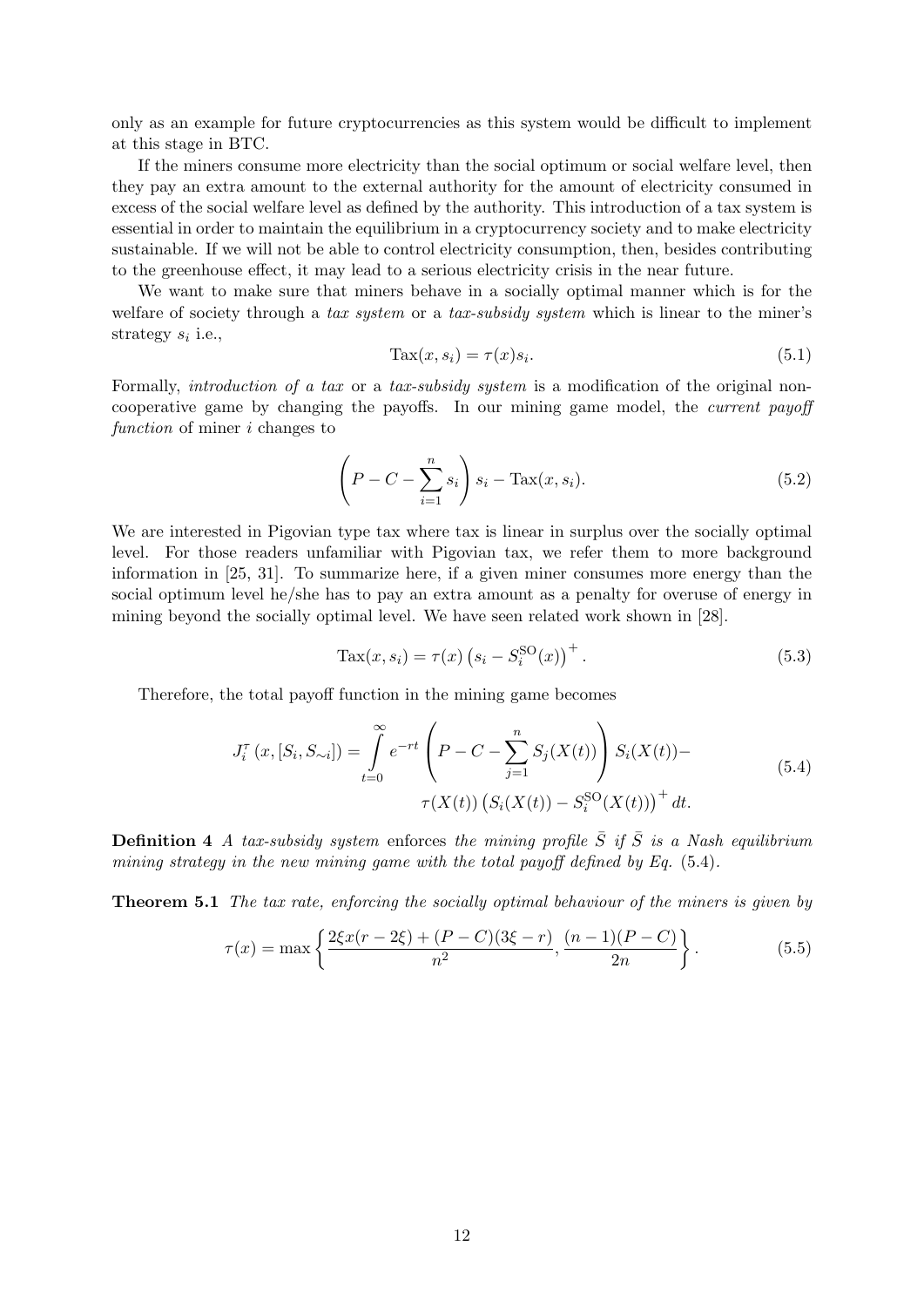

Figure 3: Tax rate  $\tau(x)$  enforcing the socially optimal profile for the values of constants:  $M =$ 2,  $P = 11511$ ,  $C = 5.327$ ,  $n = 10$ ,  $\xi = 0.03$ ,  $r = 0.02$ 

Figure 3 presents the tax rate of a linear tax enforcing strategy in the socially optimal profile. We can see that the less electricity resource is left, the more substantial tax rates are required.

Proof 3 Consider the game with enforcing the social optimum strategy profile. If a miner mines  $S_i^{\text{SO}}$  then there is no tax to be paid or subsidy to be obtained. So, if every miner play i  $S_i^{\text{SO}}$ , each of them obtains the total profit  $V_i^{\text{SO}}(x)$  and this is the optimal total profit for such an appropriate  $\tau(x)$ , if it exists. So, the HJB equation for  $V_i^{\text{SO}}(x)$  (given the others players play  $S^{\rm SO}_j$ ) becomes

$$
rV_i^{\text{SO}}(x) = \sup_{s_i \in [0, Mx]} \left( P - C - s_i - \sum_{j=1, j \neq i}^n S_j^{\text{SO}}(x) \right) s_i - \tau(x) \left( s_i - S_i^{\text{SO}}(x) \right)^+ + \left( \xi x - s_i - \sum_{j=1, j \neq i}^n S_j^{\text{SO}} \right) \frac{\partial V_i^{\text{SO}}(x)}{\partial x}.
$$
 (5.6)

We start from  $x < \hat{x}_0$  and we are going to find a tax rate for which another function,

 $\sqrt{ }$  $P-C-s_i-\sum_{i=1}^n$  $j=1,j\neq i$  $S_j^{\rm SO}(x)$  $\setminus$  $s_i - \tau(x) (s_i - S_i^{\text{SO}}(x))$ <sup>+</sup>  $+$  $\sqrt{ }$  $\xi x - s_i - \sum^{n}$  $j=1,j\neq i$  $S^{\rm SO}_j$ ! ∂V SO i (x) ∂x , is maximized. So, the first order condition for the above optimization problem is

$$
\tilde{s}_i = \frac{4\xi^2 x + ((n-2)(P-C) - 2rx - n\tau)\xi + r(P-C)}{\xi n(n+1)}.
$$
\n(5.7)

We want the optimal solution to be attained at  $\max\{0, \tilde{s}_i\} = S_i^{\text{SO}}$ . This holds for  $\tau(x) =$  $\frac{2\xi x(r-2\xi)+(P-C)(3\xi-r)}{n^2}$  —substitute  $\tilde{s}_i$  for this  $\tau(x)$  into Eq. (5.6) to see that it is fulfilled.

For  $x > \hat{x}_0$ , the analogous solution is  $\frac{(n-1)(P-C)}{2n}$  and Eq. (5.6) is also fulfilled.

Since the tax rate is multiplied by the nonnegative part of  $s_i - S_i^{\text{SO}}$ , increasing the tax rate does not spoil the property of enforcing. So, to get a solution that works in all cases, we take maximum of those two. Eq.  $(5.6)$  is then fulfilled for all x.

## 6 Conclusions

We view electricity as a semi-renewable resource, so it is essential to use it strategically in order to maintain the sustainability of the resource. In this paper, we consider a continuous time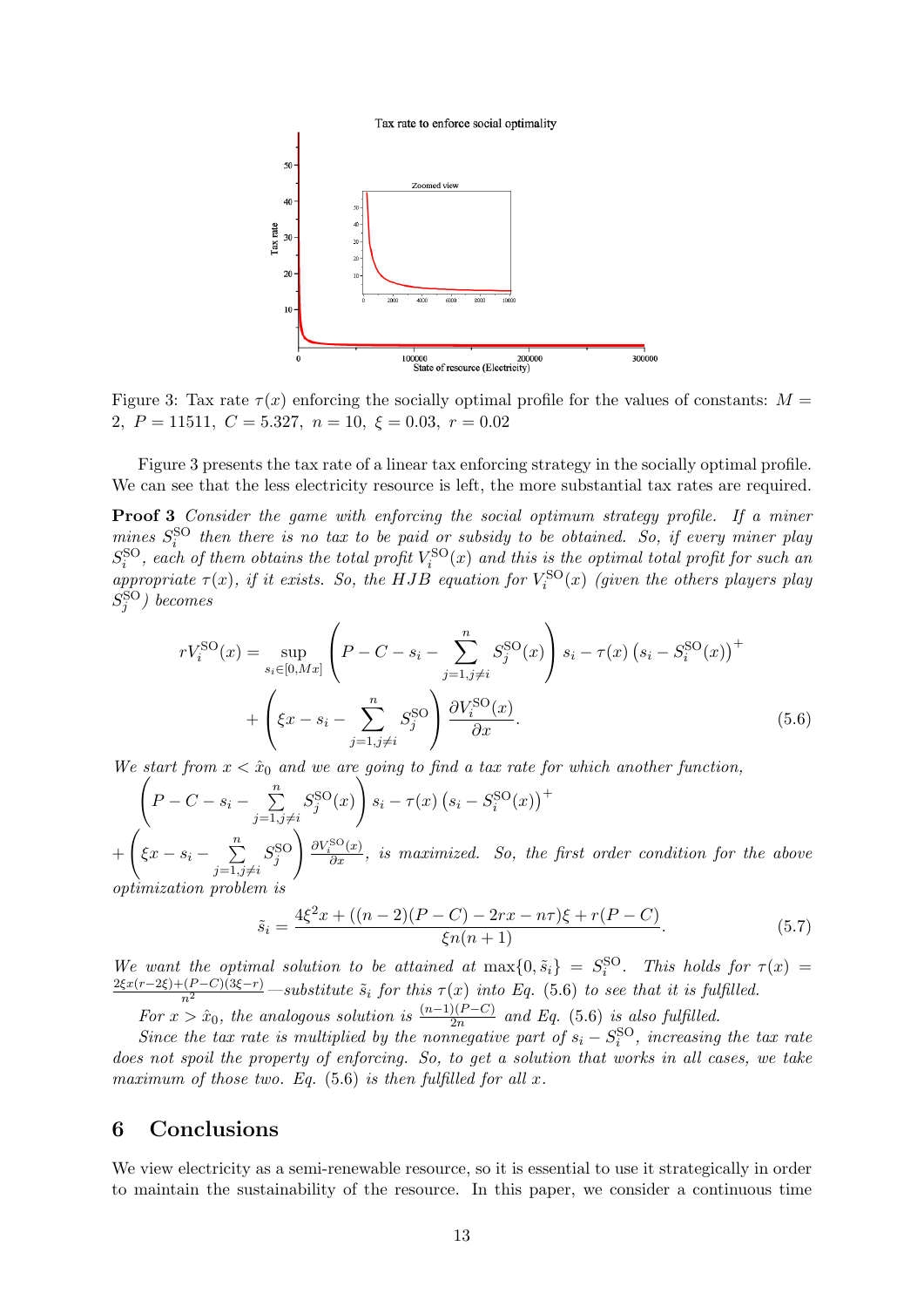dynamic game model of BTC mining in Blockchain with infinite time horizon, which belongs to the class of differential games. Although motivated by BTC, work here is applicable in other resource mining based Blockchain technologies currently and in the future. We propose two types of solutions to our model, namely Cooperative (Social Optimum) mining strategy, and Non-Cooperative (Nash equilibrium and myopic Nash equilibrium) mining strategy. We calculate the total profit of a miner in both cases. We have found that it is always beneficial for the miners to consume or to use electricity jointly, in cooperation with the others. Cooperation gives the miner a higher total profit compared to a situation when all miners mine selfishly. Moreover, if all miners choose to mine according to a greedy Nash equilibrium mining strategy, then the electricity resource will be depleted, while it is sustainable if they choose to mine according to the social optimum strategy. Our result fits nicely with the common belief that mining in cooperation will be better than mining individually in a non-cooperative game. We also propose a tax system which falls into the Pigovian tax category, linear in overuse of electricity by the miner, in order to enforce social optimality in our BTC dynamic game model. This way, miners will be forced to behave and to mine in a way that is best for the social welfare of the miners and guarantees sustainability of the resource.

### Acknowledgement

First and second authors are funded by University of Waterloo, Canada and would like to thank Prof. Anwar Hasan for his useful comments. The research of fourth author was financed by grant 2016/21/B/HS4/00695 of National Science Centre, Poland.

### References

- [1] Ainsworth, R.T., Alwohaibi, M.: Blockchain, bitcoin, and vat in the gcc: the missing trader example. Boston Univ. School of Law, Law and Economics Research Paper (17-05) (2017)
- [2] Ainsworth, R.T., Alwohaibi, M.: The first real-time blockchain vat-gcc solves mtic fraud. Boston Univ. School of Law, Law and Economics Research Paper (17-23) (2017)
- [3] Al Ridhawi, I., Aloqaily, M., Kotb, Y., Jararweh, Y., Baker, T.: A profitable and energyefficient cooperative fog solution for iot services. IEEE Transactions on Industrial Informatics pp. 1–12 (2019). DOI 10.1109/TII.2019.2922699
- [4] Aloqaily, M., Kantarci, B., Mouftah, H.T.: Multiagent/multiobjective interaction game system for service provisioning in vehicular cloud. IEEE Access 4, 3153–3168 (2016)
- [5] Aloqaily, M., Kantarci, B., Mouftah, H.T.: Fairness-aware game theoretic approach for service management in vehicular clouds. In: 2017 IEEE 86th Vehicular Technology Conference (VTC-Fall), pp. 1–5. IEEE (2017)
- [6] Basar, T., Olsder, G.J.: Dynamic noncooperative game theory, vol. 23. Siam (1999)
- [7] Baumeister, J., Leitao, A., Silva, G.N.: On the value function for nonautonomous optimal control problems with infinite horizon. Systems  $\&$  control letters 56(3), 188–196 (2007)
- [8] Butt, T.A., Iqbal, R., Salah, K., Aloqaily, M., Jararweh, Y.: Privacy management in social internet of vehicles: Review, challenges and blockchain based solutions. IEEE Access 7, 79694–79713 (2019)
- [9] Engwerda, J.: LQ dynamic optimization and differential games. John Wiley & Sons (2005)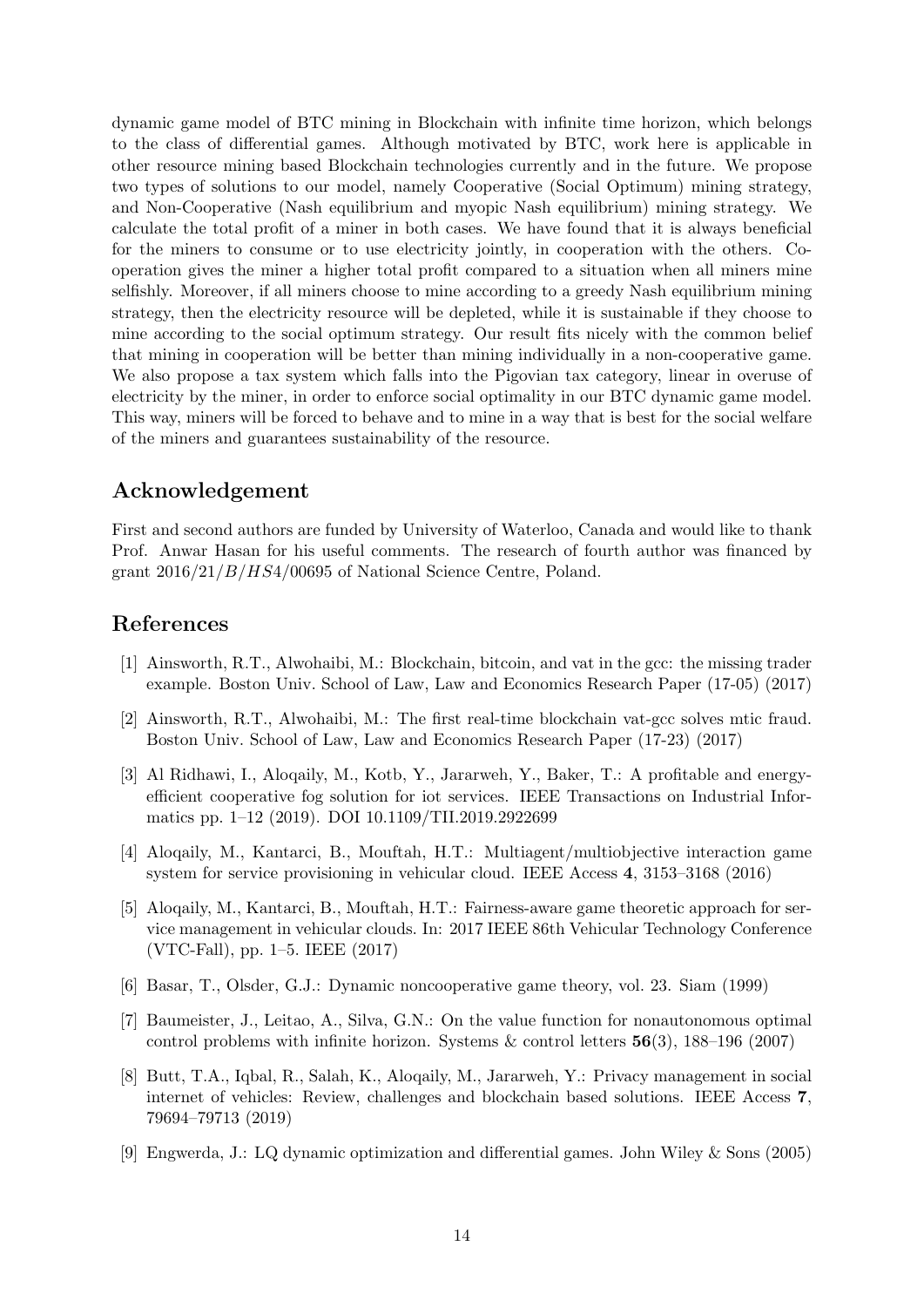- [10] Eyal, I., Sirer, E.G.: Majority is not enough: Bitcoin mining is vulnerable. Communications of the ACM 61(7), 95–102 (2018)
- [11] Harvey-Buschel, J., Kisagun, C.: Bitcoin mining decentralization via cost analysis. CoRR abs/1603.05240 (2016). URL http://arxiv.org/abs/1603.05240
- [12] Haurie, A., Krawczyk, J.B., Zaccour, G.: Games and dynamic games, vol. 1. World Scientific Publishing Company (2012)
- [13] Hayes, A.S.: Bitcoin price and its marginal cost of production: support for a fundamental value. Applied Economics Letters pp. 1–7 (2018)
- [14] Houy, N.: The bitcoin mining game. Ledger 1, 53–68 (2016). URL https://ledgerjournal.org/ojs/index.php/ledger/article/view/13
- [15] Kiayias, A., Koutsoupias, E., Kyropoulou, M., Tselekounis, Y.: Blockchain mining games. In: Proceedings of the 2016 ACM Conference on Economics and Computation, EC '16, Maastricht, The Netherlands, July 24-28, 2016, pp. 365–382 (2016). DOI 10.1145/2940716.2940773. URL http://doi.acm.org/10.1145/2940716.2940773
- [16] Kotb, Y., Al Ridhawi, I., Aloqaily, M., Baker, T., Jararweh, Y., Tawfik, H.: Cloud-based multi-agent cooperation for iot devices using workflow-nets. Journal of Grid Computing pp. 1–26 (2019)
- [17] Laszka, A., Johnson, B., Grossklags, J.: When bitcoin mining pools run dry A gametheoretic analysis of the long-term impact of attacks between mining pools. In: Financial Cryptography and Data Security - FC 2015 International Workshops, BITCOIN, WAHC, and Wearable, San Juan, Puerto Rico, January 30, 2015, Revised Selected Papers, pp. 63–77 (2015). DOI 10.1007/978-3-662-48051-9 5. URL https://doi.org/10.1007/978-3-662- 48051-9 5
- [18] Lewenberg, Y., Bachrach, Y., Sompolinsky, Y., Zohar, A., Rosenschein, J.S.: Bitcoin mining pools: A cooperative game theoretic analysis. In: G. Weiss, P. Yolum, R.H. Bordini, E. Elkind (eds.) Proceedings of the 2015 International Conference on Autonomous Agents and Multiagent Systems, AAMAS 2015, Istanbul, Turkey, May 4-8, 2015, pp. 919–927. ACM (2015). URL http://dl.acm.org/citation.cfm?id=2773270
- [19] Nakamoto, S.: Bitcoin: A peer-to-peer electronic cash system (2009). URL http://www.bitcoin.org/bitcoin.pdf
- [20] Niyato, D., Vasilakos, A.V., Kun, Z.: Resource and revenue sharing with coalition formation of cloud providers: Game theoretic approach. In: Cluster Computing and the Grid, IEEE International Symposium on(CCGRID), vol. 00, pp. 215–224 (2011). DOI 10.1109/CCGrid.2011.30. URL doi.ieeecomputersociety.org/10.1109/CCGrid.2011.30
- [21] O'Dwyer, K.J., Malone, D.: Bitcoin mining and its energy footprint (2014)
- [22] Rathee, G., Sharma, A., Iqbal, R., Aloqaily, M., Jaglan, N., Kumar, R.: A blockchain framework for securing connected and autonomous vehicles. Sensors 19(14), 3165 (2019)
- [23] Rosenfeld, M.: Analysis of hashrate-based double spending. arXiv preprint arXiv:1402.2009 (2014)
- [24] Salimitari, M., Chatterjee, M., Yuksel, M., Pasiliao, E.: Profit maximization for bitcoin pool mining: A prospect theoretic approach. In: 3rd IEEE International Conference on Collaboration and Internet Computing, CIC 2017, San Jose, CA, USA, October 15-17, 2017, pp. 267–274 (2017). DOI 10.1109/CIC.2017.00043. URL https://doi.org/10.1109/CIC.2017.00043